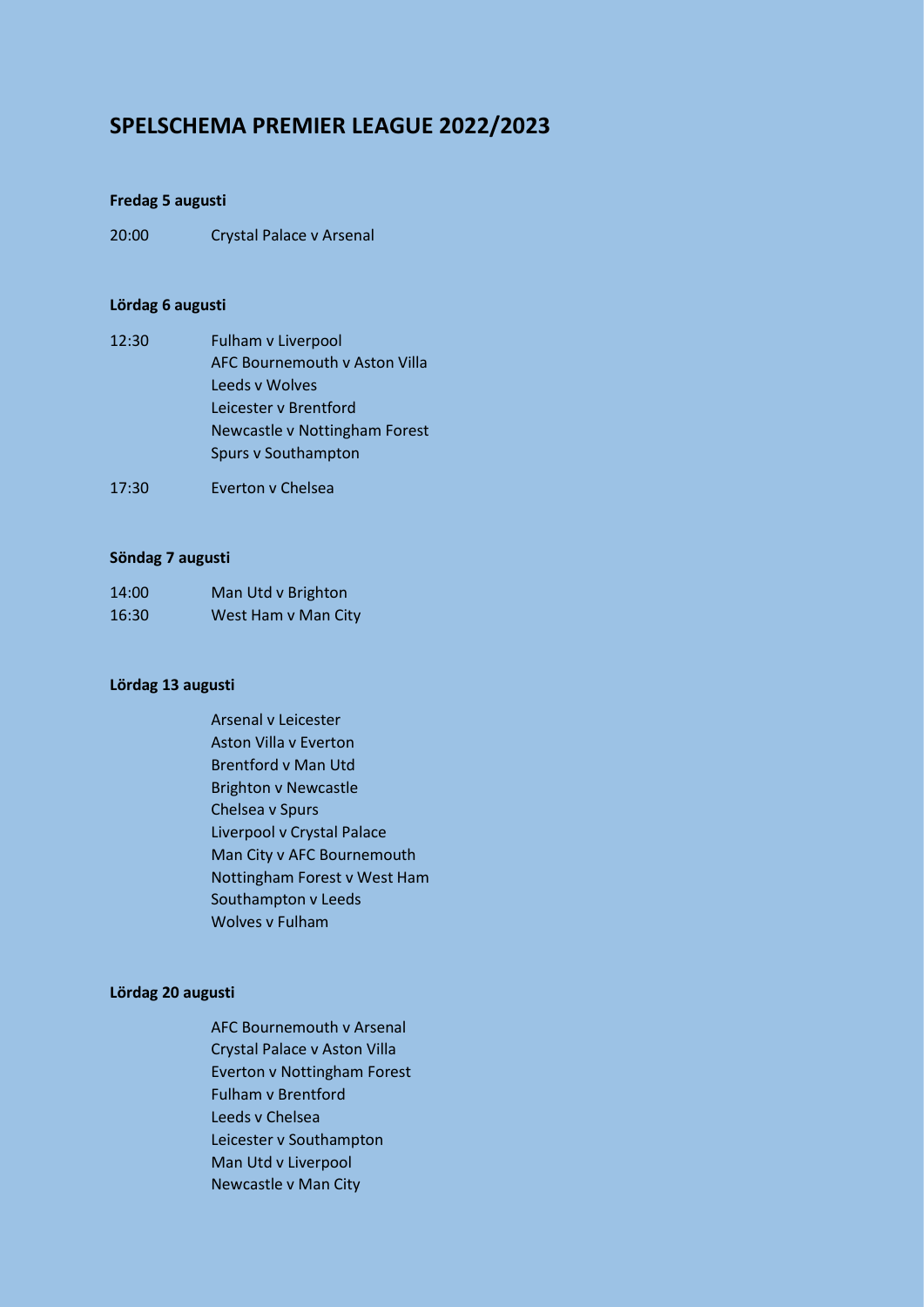Spurs v Wolves West Ham v Brighton

# **Lördag 27 augusti**

Arsenal v Fulham Aston Villa v West Ham Brentford v Everton Brighton v Leeds Chelsea v Leicester Liverpool v AFC Bournemouth Man City v Crystal Palace Nottingham Forest v Spurs Southampton v Man Utd Wolves v Newcastle

### **Tisdag 30 augusti**

| 19:45 | <b>AFC Bournemouth v Wolves</b>   |
|-------|-----------------------------------|
| 19:45 | <b>Arsenal v Aston Villa</b>      |
| 19:45 | <b>Fulham v Brighton</b>          |
| 19:45 | Leeds y Everton                   |
| 19:45 | Leicester v Man Utd               |
| 19:45 | West Ham v Spurs                  |
| 20:00 | <b>Crystal Palace v Brentford</b> |

### **Onsdag 31 augusti**

| 19:45 | Southampton v Chelsea        |
|-------|------------------------------|
| 20:00 | Liverpool v Newcastle        |
| 20:00 | Man City v Nottingham Forest |

# **Lördag 3 september**

Aston Villa v Man City Brentford v Leeds Brighton v Leicester Chelsea v West Ham Everton v Liverpool Man Utd v Arsenal Newcastle v Crystal Palace Nottingham Forest v AFC Bournemouth Spurs v Fulham Wolves v Southampton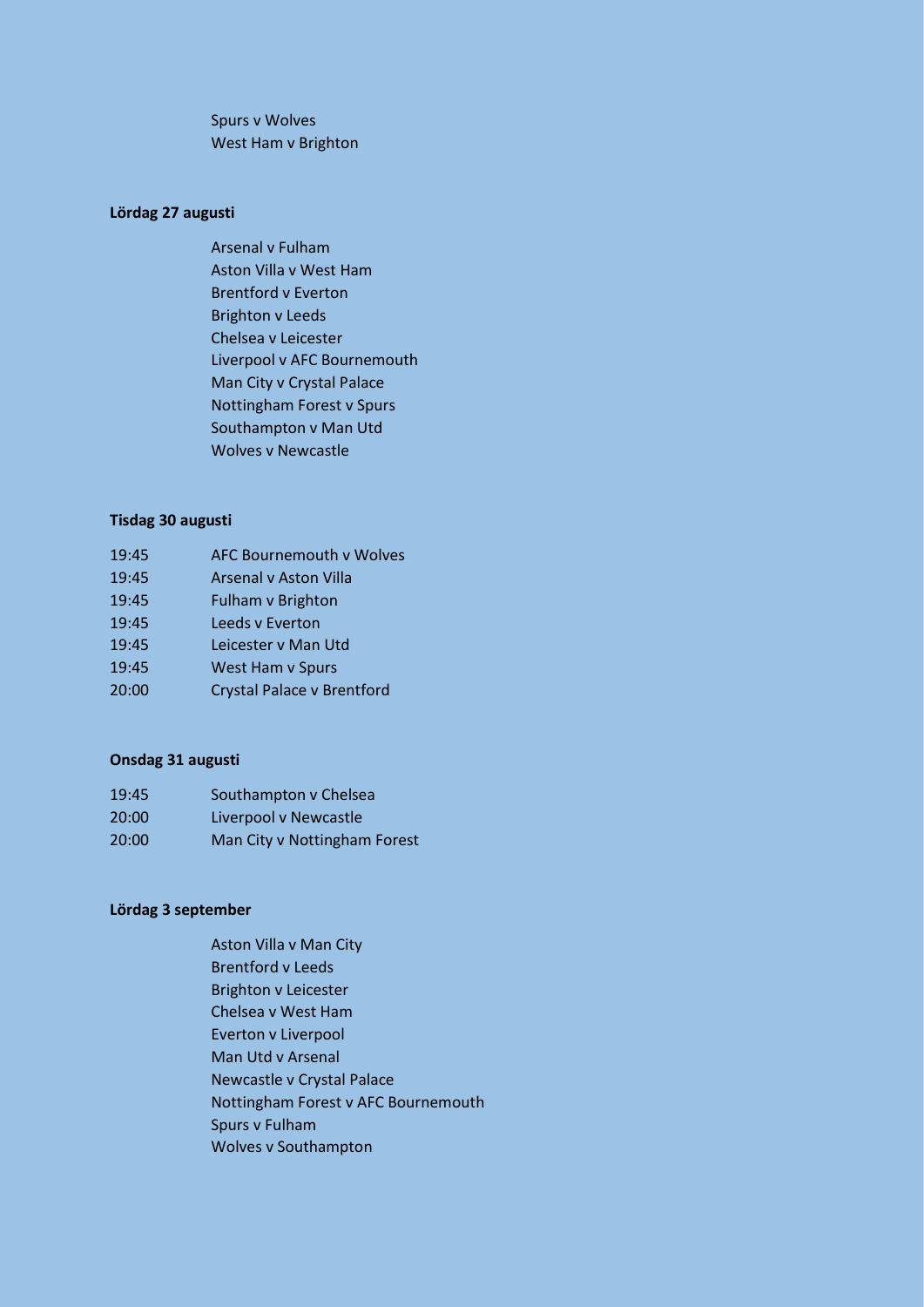### **Lördag 10 september**

AFC Bournemouth v Brighton Arsenal v Everton Crystal Palace v Man Utd Fulham v Chelsea Leeds v Nottingham Forest Leicester v Aston Villa Liverpool v Wolves Man City v Spurs Southampton v Brentford West Ham v Newcastle

#### **Lördag 17 september**

Aston Villa v Southampton Brentford v Arsenal Brighton v Crystal Palace Chelsea v Liverpool Everton v West Ham Man Utd v Leeds Newcastle v AFC Bournemouth Nottingham Forest v Fulham Spurs v Leicester Wolves v Man City

#### **Lördag 1 oktober**

AFC Bournemouth v Brentford Arsenal v Spurs Crystal Palace v Chelsea Fulham v Newcastle Leeds v Aston Villa Leicester v Nottingham Forest Liverpool v Brighton Man City v Man Utd Southampton v Everton West Ham v Wolves

#### **Lördag 8 oktober**

AFC Bournemouth v Leicester Arsenal v Liverpool Brighton v Spurs Chelsea v Wolves Crystal Palace v Leeds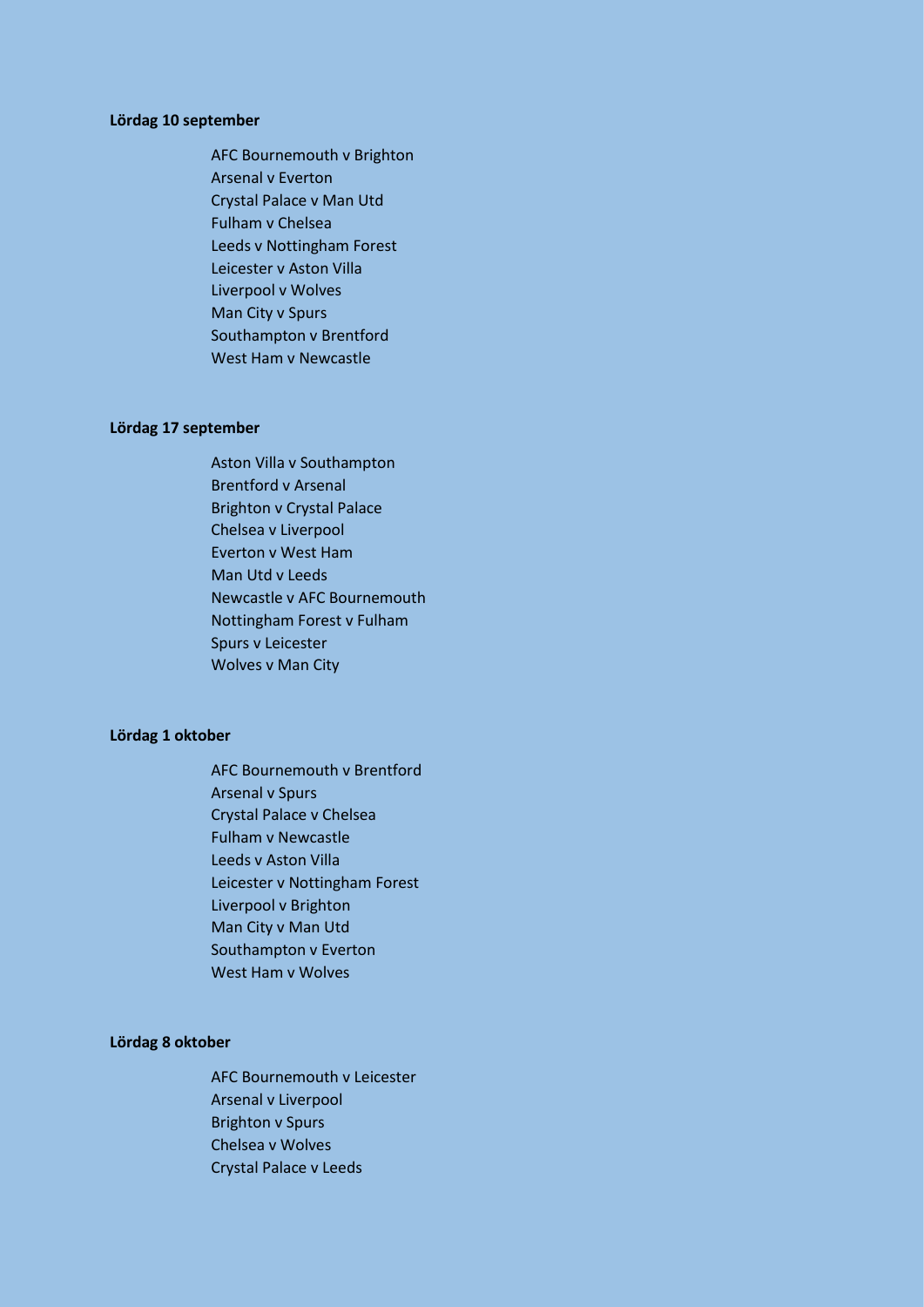Everton v Man Utd Man City v Southampton Newcastle v Brentford Nottingham Forest v Aston Villa West Ham v Fulham

# **Lördag 15 oktober**

Aston Villa v Chelsea Brentford v Brighton Fulham v AFC Bournemouth Leeds v Arsenal Leicester v Crystal Palace Liverpool v Man City Man Utd v Newcastle Southampton v West Ham Spurs v Everton Wolves v Nottingham Forest

# **Tisdag 18 oktober**

| 19:45 | AFC Bournemouth v Southampton       |
|-------|-------------------------------------|
| 19:45 | <b>Arsenal v Man City</b>           |
| 19:45 | <b>Brentford v Chelsea</b>          |
| 19:45 | <b>Brighton v Nottingham Forest</b> |
| 19:45 | <b>Fulham v Aston Villa</b>         |
| 19:45 | Leicester y Leeds                   |
| 20:00 | <b>Crystal Palace v Wolves</b>      |

### **Onsdag 19 oktober**

| 19:45 | Newcastle v Everton  |
|-------|----------------------|
| 20:00 | Liverpool v West Ham |
| 20:00 | Man Utd v Spurs      |

### **Lördag 22 oktober**

Aston Villa v Brentford Chelsea v Man Utd Everton v Crystal Palace Leeds v Fulham Man City v Brighton Nottingham Forest v Liverpool Southampton v Arsenal Spurs v Newcastle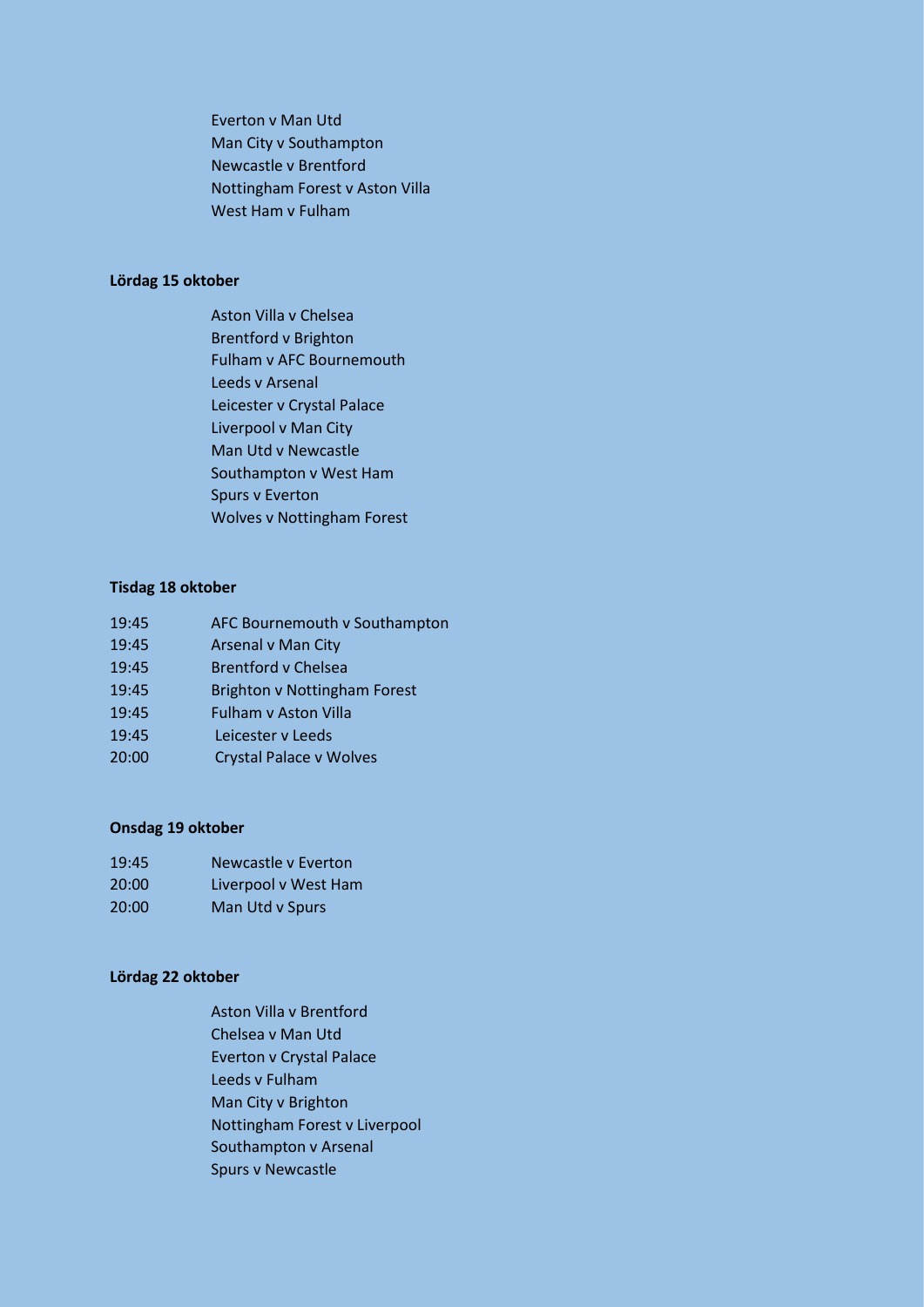West Ham v AFC Bournemouth Wolves v Leicester

### **Lördag 29 oktober**

AFC Bournemouth v Spurs Arsenal v Nottingham Forest Brentford v Wolves Brighton v Chelsea Crystal Palace v Southampton Fulham v Everton Leicester v Man City Liverpool v Leeds Man Utd v West Ham Newcastle v Aston Villa

### **Lördag 5 november**

Aston Villa v Man Utd Chelsea v Arsenal Everton v Leicester Leeds v AFC Bournemouth Man City v Fulham Nottingham Forest v Brentford Southampton v Newcastle Spurs v Liverpool West Ham v Crystal Palace Wolves v Brighton

### **Lördag 12 november**

AFC Bournemouth v Everton Brighton v Aston Villa Fulham v Man Utd Liverpool v Southampton Man City v Brentford Newcastle v Chelsea Nottingham Forest v Crystal Palace Spurs v Leeds West Ham v Leicester Wolves v Arsenal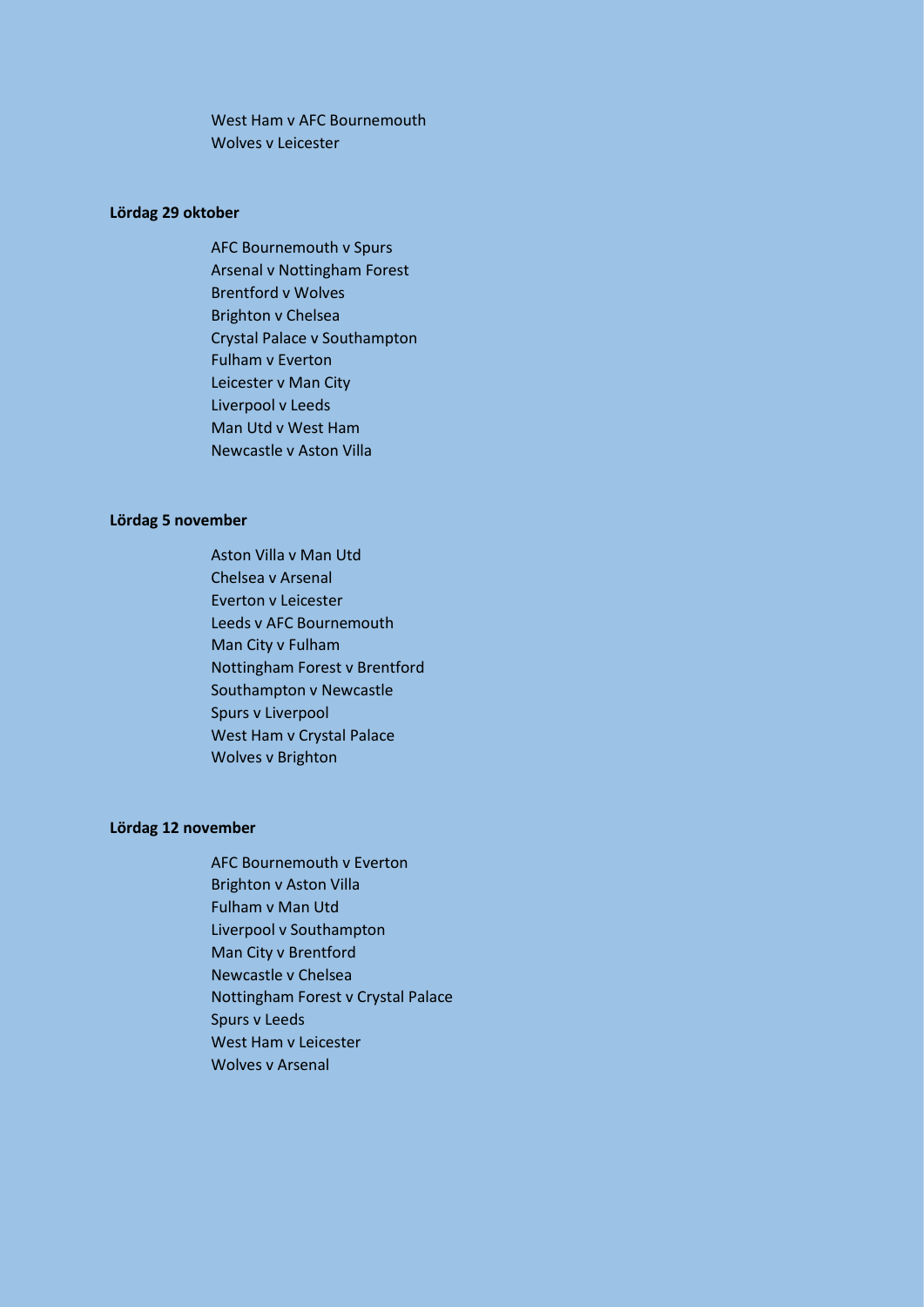#### **Måndag 26 december**

Arsenal v West Ham Aston Villa v Liverpool Brentford v Spurs Chelsea v AFC Bournemouth Crystal Palace v Fulham Everton v Wolves Leeds v Man City Leicester v Newcastle Man Utd v Nottingham Forest Southampton v Brighton

#### **Lördag 31 december**

AFC Bournemouth v Crystal Palace Brighton v Arsenal Fulham v Southampton Liverpool v Leicester Man City v Everton Newcastle v Leeds Nottingham Forest v Chelsea Spurs v Aston Villa West Ham v Brentford Wolves v Man Utd

#### **Måndag 2 januari**

Arsenal v Newcastle Aston Villa v Wolves Brentford v Liverpool Chelsea v Man City Crystal Palace v Spurs Everton v Brighton Leeds v West Ham Leicester v Fulham Man Utd v AFC Bournemouth Southampton v Nottingham Forest

#### **Lördag 14 januari**

Aston Villa v Leeds Brentford v AFC Bournemouth Brighton v Liverpool Chelsea v Crystal Palace Everton v Southampton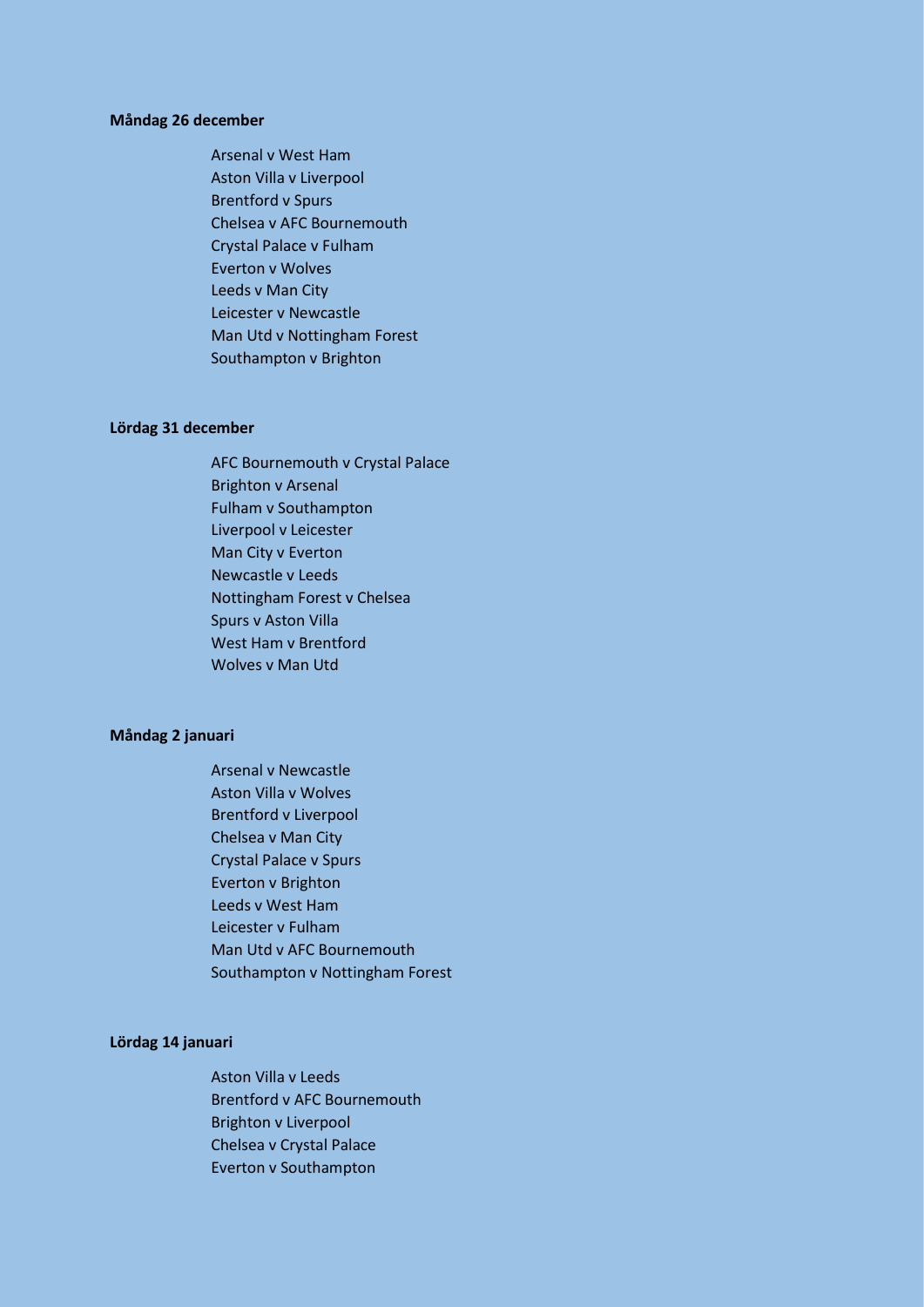Man Utd v Man City Newcastle v Fulham Nottingham Forest v Leicester Spurs v Arsenal Wolves v West Ham

# **Lördag 21 januari**

AFC Bournemouth v Nottingham Forest Arsenal v Man Utd Crystal Palace v Newcastle Fulham v Spurs Leeds v Brentford Leicester v Brighton Liverpool v Chelsea Man City v Wolves Southampton v Aston Villa West Ham v Everton

# **Lördag 4 februari**

Aston Villa v Leicester Brentford v Southampton Brighton v AFC Bournemouth Chelsea v Fulham Everton v Arsenal Man Utd v Crystal Palace Newcastle v West Ham Nottingham Forest v Leeds Spurs v Man City Wolves v Liverpool

### **Lördag 11 februari**

AFC Bournemouth v Newcastle Arsenal v Brentford Crystal Palace v Brighton Fulham v Nottingham Forest Leeds v Man Utd Leicester v Spurs Liverpool v Everton Man City v Aston Villa Southampton v Wolves West Ham v Chelsea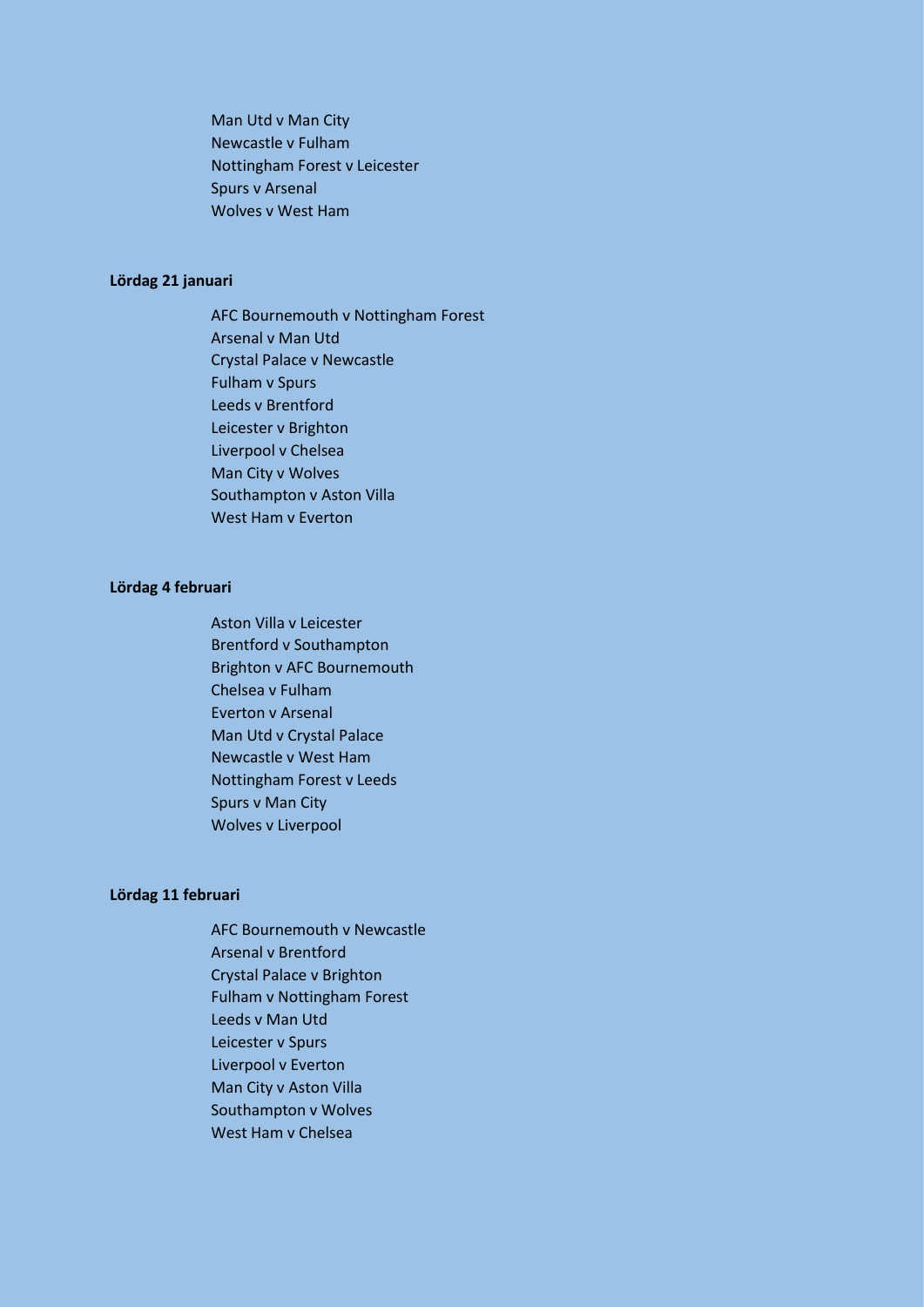### **Lördag 18 februari**

Aston Villa v Arsenal Brentford v Crystal Palace Brighton v Fulham Chelsea v Southampton Everton v Leeds Man Utd v Leicester Newcastle v Liverpool Nottingham Forest v Man City Spurs v West Ham Wolves v AFC Bournemouth

#### **Lördag 25 februari**

AFC Bournemouth v Man City Crystal Palace v Liverpool Everton v Aston Villa Fulham v Wolves Leeds v Southampton Leicester v Arsenal Man Utd v Brentford Newcastle v Brighton Spurs v Chelsea West Ham v Nottingham Forest

#### **Lördag 4 mars**

Arsenal v AFC Bournemouth Aston Villa v Crystal Palace Brentford v Fulham Brighton v West Ham Chelsea v Leeds Liverpool v Man Utd Man City v Newcastle Nottingham Forest v Everton Southampton v Leicester Wolves v Spurs

### **Lördag 11 mars**

AFC Bournemouth v Liverpool Crystal Palace v Man City Everton v Brentford Fulham v Arsenal Leeds v Brighton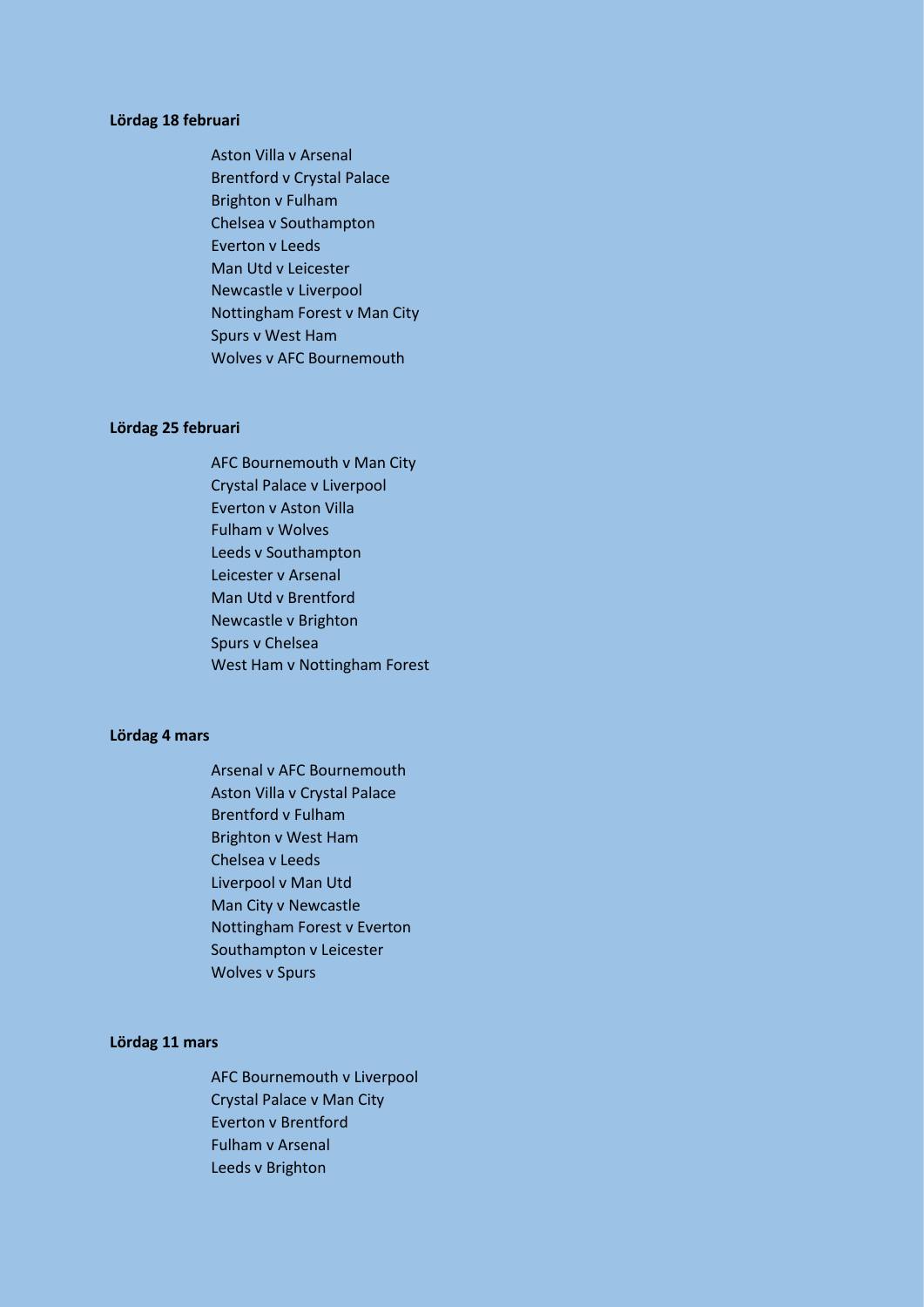Leicester v Chelsea Man Utd v Southampton Newcastle v Wolves Spurs v Nottingham Forest West Ham v Aston Villa

# **Lördag 18 mars**

Arsenal v Crystal Palace Aston Villa v AFC Bournemouth Brentford v Leicester Brighton v Man Utd Chelsea v Everton Liverpool v Fulham Man City v West Ham Nottingham Forest v Newcastle Southampton v Spurs Wolves v Leeds

# **Lördag 1 april**

AFC Bournemouth v Fulham Arsenal v Leeds Brighton v Brentford Chelsea v Aston Villa Crystal Palace v Leicester Everton v Spurs Man City v Liverpool Newcastle v Man Utd Nottingham Forest v Wolves West Ham v Southampton

### **Lördag 8 april**

Aston Villa v Nottingham Forest Brentford v Newcastle Fulham v West Ham Leeds v Crystal Palace Leicester v AFC Bournemouth Liverpool v Arsenal Man Utd v Everton Southampton v Man City Spurs v Brighton Wolves v Chelsea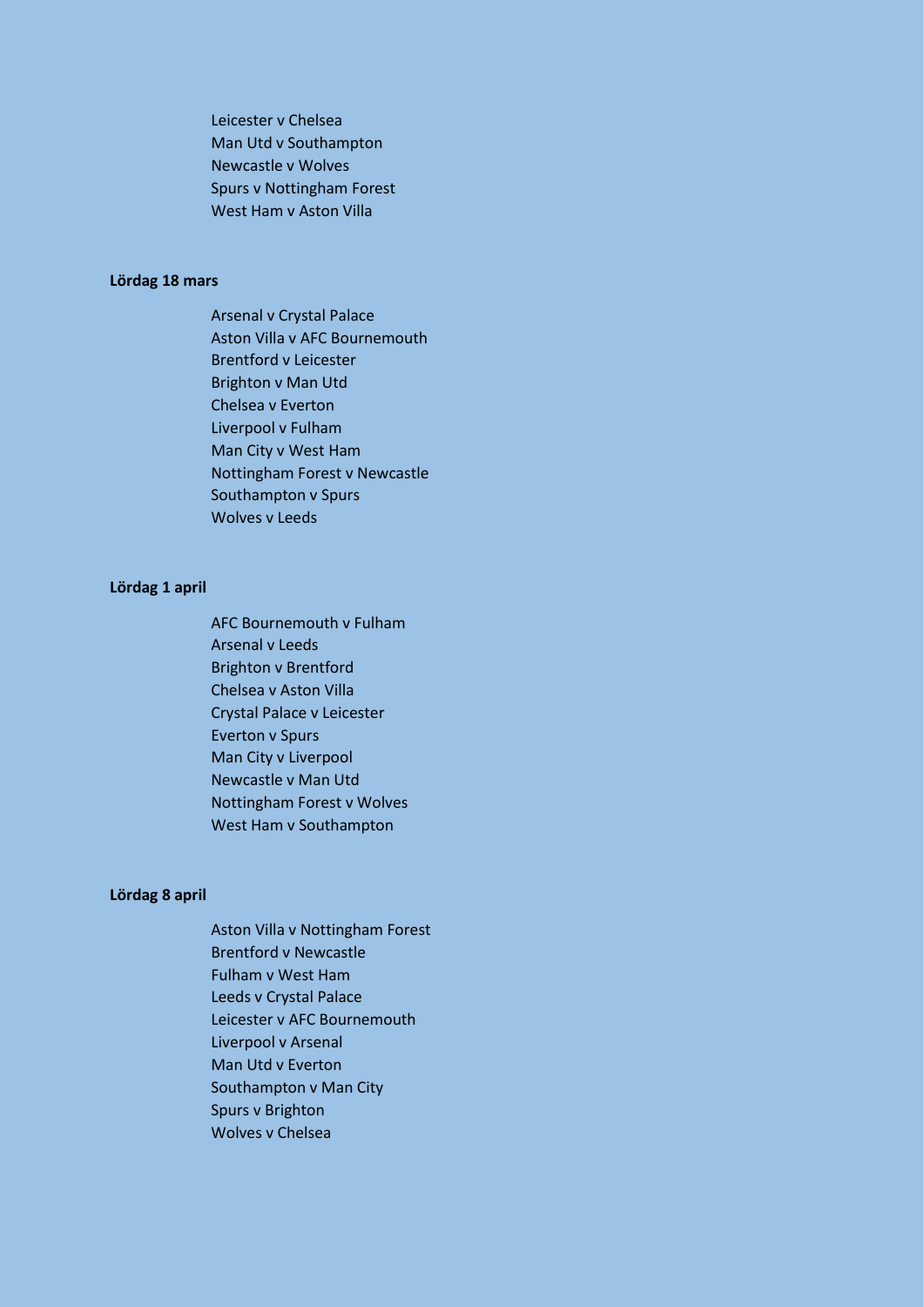### **Lördag 15 april**

Aston Villa v Newcastle Chelsea v Brighton Everton v Fulham Leeds v Liverpool Man City v Leicester Nottingham Forest v Man Utd Southampton v Crystal Palace Spurs v AFC Bournemouth West Ham v Arsenal Wolves v Brentford

#### **Lördag 22 april**

AFC Bournemouth v West Ham Arsenal v Southampton Brentford v Aston Villa Brighton v Man City Crystal Palace v Everton Fulham v Leeds Leicester v Wolves Liverpool v Nottingham Forest Man Utd v Chelsea Newcastle v Spurs

#### **Tisdag 25 april**

- 19:45 Everton v Newcastle
- 19:45 Leeds v Leicester
- 19:45 Nottingham Forest v Brighton
- 19:45 Spurs v Man Utd
- 19:45 West Ham v Liverpool
- 19:45 Wolves v Crystal Palace
- 20:00 Aston Villa v Fulham

# **Onsdag 26 april**

| 19:45 | Chelsea v Brentford           |
|-------|-------------------------------|
| 19:45 | Southampton v AFC Bournemouth |
| 20:00 | Man City v Arsenal            |

### **Lördag 29 april**

AFC Bournemouth v Leeds Arsenal v Chelsea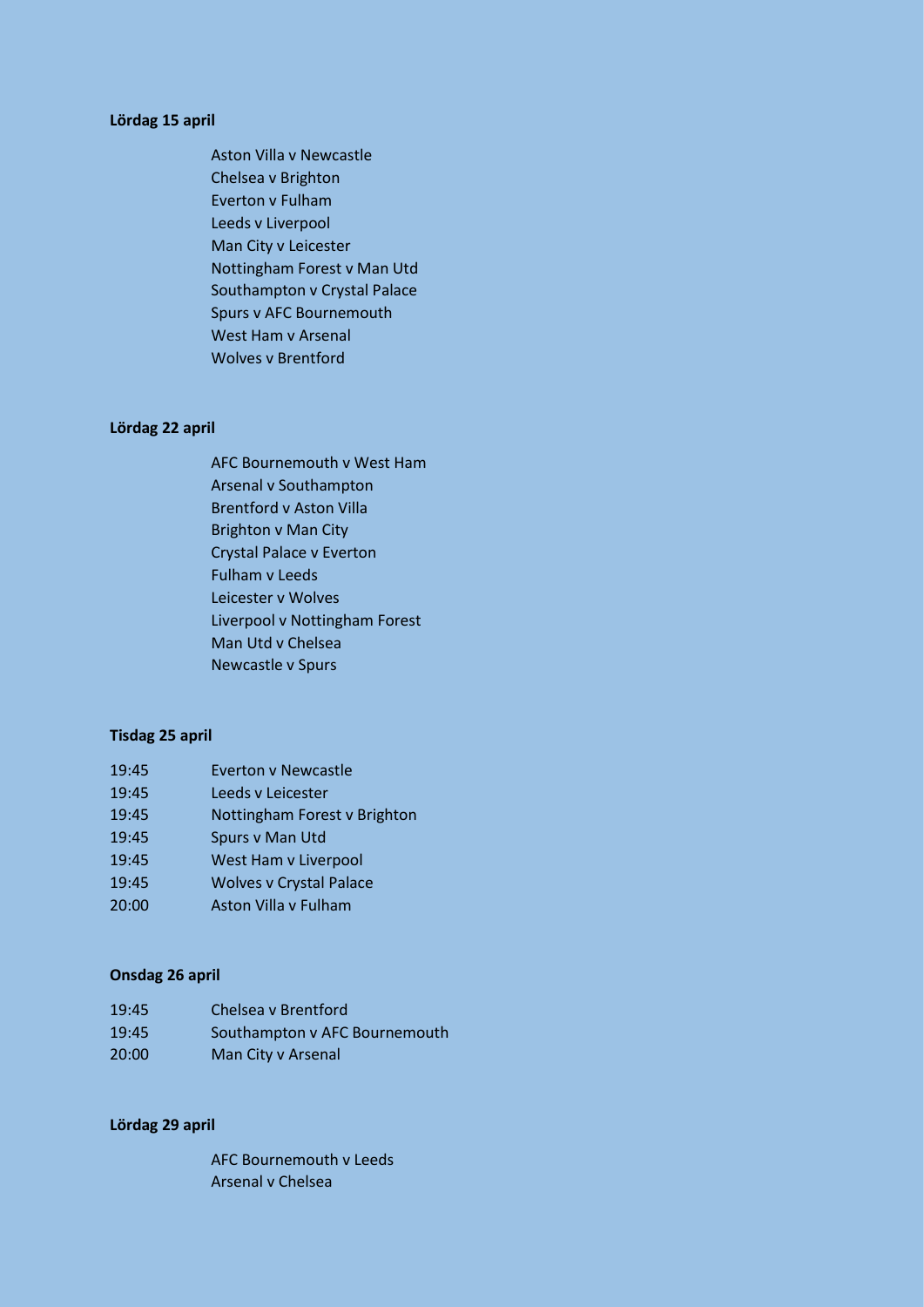Brentford v Nottingham Forest Brighton v Wolves Crystal Palace v West Ham Fulham v Man City Leicester v Everton Liverpool v Spurs Man Utd v Aston Villa Newcastle v Southampton

# **Lördag 6 maj**

AFC Bournemouth v Chelsea Brighton v Everton Fulham v Leicester Liverpool v Brentford Man City v Leeds Newcastle v Arsenal Nottingham Forest v Southampton Spurs v Crystal Palace West Ham v Man Utd Wolves v Aston Villa

### **Lördag 13 maj**

Arsenal v Brighton Aston Villa v Spurs Brentford v West Ham Chelsea v Nottingham Forest Crystal Palace v AFC Bournemouth Everton v Man City Leeds v Newcastle Leicester v Liverpool Man Utd v Wolves Southampton v Fulham

# **Lördag 20 maj**

AFC Bournemouth v Man Utd Brighton v Southampton Fulham v Crystal Palace Liverpool v Aston Villa Man City v Chelsea Newcastle v Leicester Nottingham Forest v Arsenal Spurs v Brentford